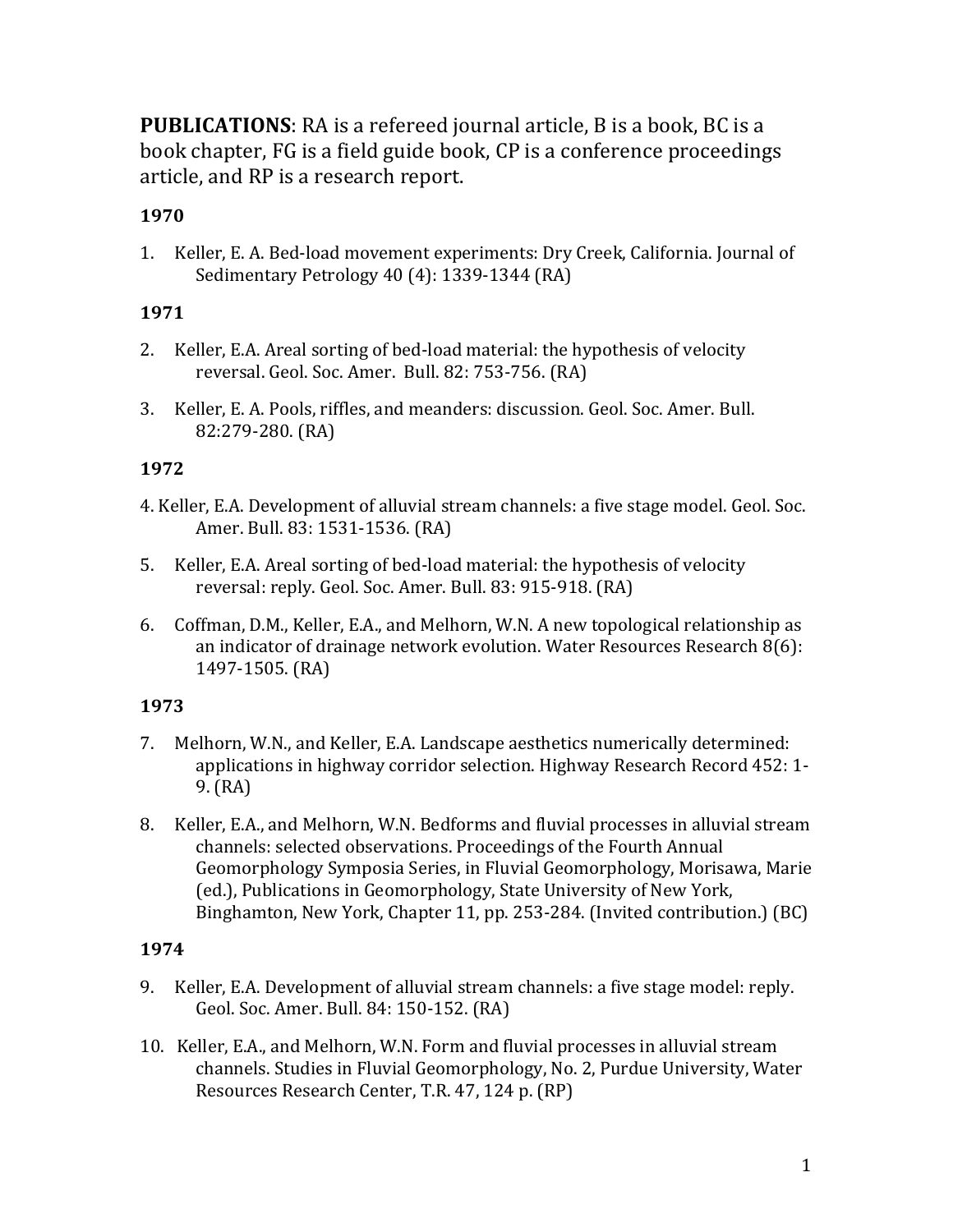- 11. Melhorn, W.N., Keller, E.A. and McBane, R.A. Landscape aesthetics numerically defined. Studies in Fluvial Geomorphology, No. 1, Purdue University, Water Research Center, T.R. No. 37, 101 p.(RP)
- 12. Keller, E. A. Channelization: a search for a better way. Geology 3(5): 246-248. (RA)

### **1976**

- 13. Keller, E.A., and Hoffman, E.K. Channel restoration: a sensible alternative to channelization. Public Works, Oct.: 70-72. (RA)
- 14. Keller, E.A. Environmental Geology. Charles E. Merrill Publishing Co., Columbus, Ohio, 496 p. (B)
- 15. Keller, E.A. Channelization: environmental, geomorphic and engineering aspects. Geomorphology and Engineering, Chapter 7, D.R. Coates (ed.), Dowden, Hutchinson and Ross, Inc., pp. 115-140. (Invited contribution). (BC)

# **1977**

- 16. Keller, E.A. Fluvial systems: selected observations. In Riparian Forests in California: Their Ecology and Conservation, Anne Sands (ed.), University of California, Davis, Institute of Ecology, Publication No. 15, Chapter 5, pp. 39-46. (BC)
- 17. Keller, E.A., and Hoffman, E.K. Urban streams: sensual blight or amenity. Journal of Soil and Water Conservation 32(5): 237-240. (RA)

# **1978**

- 18. Keller, E.A., and Melhorn, W.N. Rhythmic spacing and origin of pools and riffles. Bulletin of the Geological Society of America 89: 723-730. (RA)
- 19. Keller, E.A. Pools, riffles and channelization. Environmental Geology 2(2): 119- $127. (RA)$

- 20. Keller, E.A., and Tally, T. Effects of large organic debris on channel form and process in the coastal redwood environment. In Adjustments of the Fluvial System, D. D. Rhodes and G. P. Williams (eds.), Proceedings of the Tenth Annual Geomorphology Symposia. Kendall/Hunt Pub. Co., Dubuque, Iowa, pp. 169-98. (BC)
- 21. Nunnally, N.R., and Keller, E.A. Use of fluvial processes to minimize adverse effects of stream channelization. Water Resources Research Institute Report No. 144. The University of North Carolina, 115 p. (RP)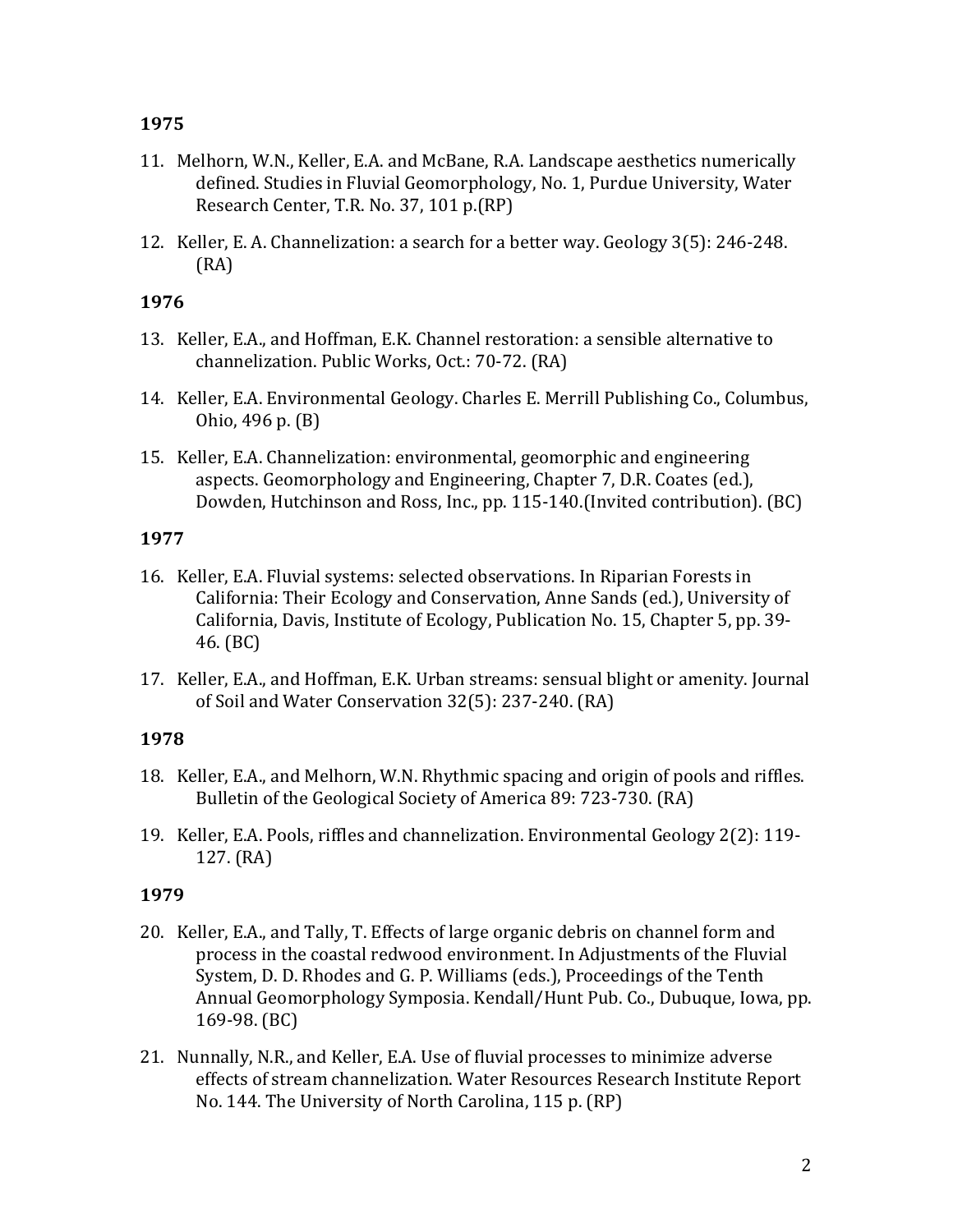- 22. Keller, E.A. Environmental Geology, Second Ed. Charles E. Merrill Publishing Co., Columbus, Ohio,  $547$  p.  $(B)$
- 23. Keller, E.A. and Swanson, F.J. Effects of large organic material on channel form and fluvial process. Earth Surface Processes  $4(4)$ : 361-380. (RA)
- 24. Norris, R.M., Keller, E.A., and Meyer, G.L. Geomorphology of the Salton Basin, California: selected observations. In Abbott, P.L. (ed.), Geological Excursions in the Southern California Area. Geol. Society of Amer., Field Guide. National Meeting, Department of Geology, San Diego State University, pp. 19-46. (FG)

- 25. Keller, E.A., Johnson, D.L., Clark, M.N. and Rockwell, T.K. Tectonic geomorphology and earthquake hazard, north flank central Ventura basin, California. Final Report, U. S. Geol. Survey Contract 14-08-0001-17678. (RP)
- 26. Keller, E.A., MacDonald, A., and Tally, T. Effect of large organic debris on channel morphology and process in the streams of Redwood National Park. Proceedings of the Second Conference on Scientific Research in the National Parks, Amer. Institute of Biological Sciences and National Park Service. NPS 1st-80/02-S (NTIS) U.S.P. 254-273. (CP)

### **1981**

27. Yeats, R.S., Clark, M.N., Keller, E.A., and Rockwell, T.K. Active fault hazard in southern California: Ground rupture vs. seismic shaking. Geol. Soc. Amer. Bull. 92: 189-196. (RA)

- 28. Keller, E.A., Bonkowski, M.S., Korsch, R.J., and Shlemon, R.J. Tectonic geomorphology of the San Andreas fault zone in the southern Indio Hills, Coachella Valley, California. Geol. Soc. Amer. Bull. 93: 46-56. (RA)
- 29. Keller, E.A. Environmental Geology, Third Ed. Charles E. Merrill Publishing Co., Columbus, Ohio,  $526$  p.  $(B)$
- 30. Burchfield, B.C., Foster, R.J., Keller, E.A., Melhorn, W.N., Brookins, D.B., Mintz, L.W., and Thurman, H.U. Physical Geology. Charles E. Merrill Publishing Co., Columbus, Ohio,  $501$  p.  $(B)$
- 31. Botkin, D.B. and Keller, E.A. Environmental Studies: The Earth as a Living Planet. Charles E. Merrill Publishing Co., Columbus, Ohio, 506 p. (B)
- 32. Keller, E.A., D. L. Johnson, T. K. Rockwell, M. N. Clark, and G. R. Dembroff. Tectonic geomorphology of the Ventura, Ojai and Santa Paula areas, western Transverse Ranges, California. (In) Cooper, J. D. (ed.), Neotectonics in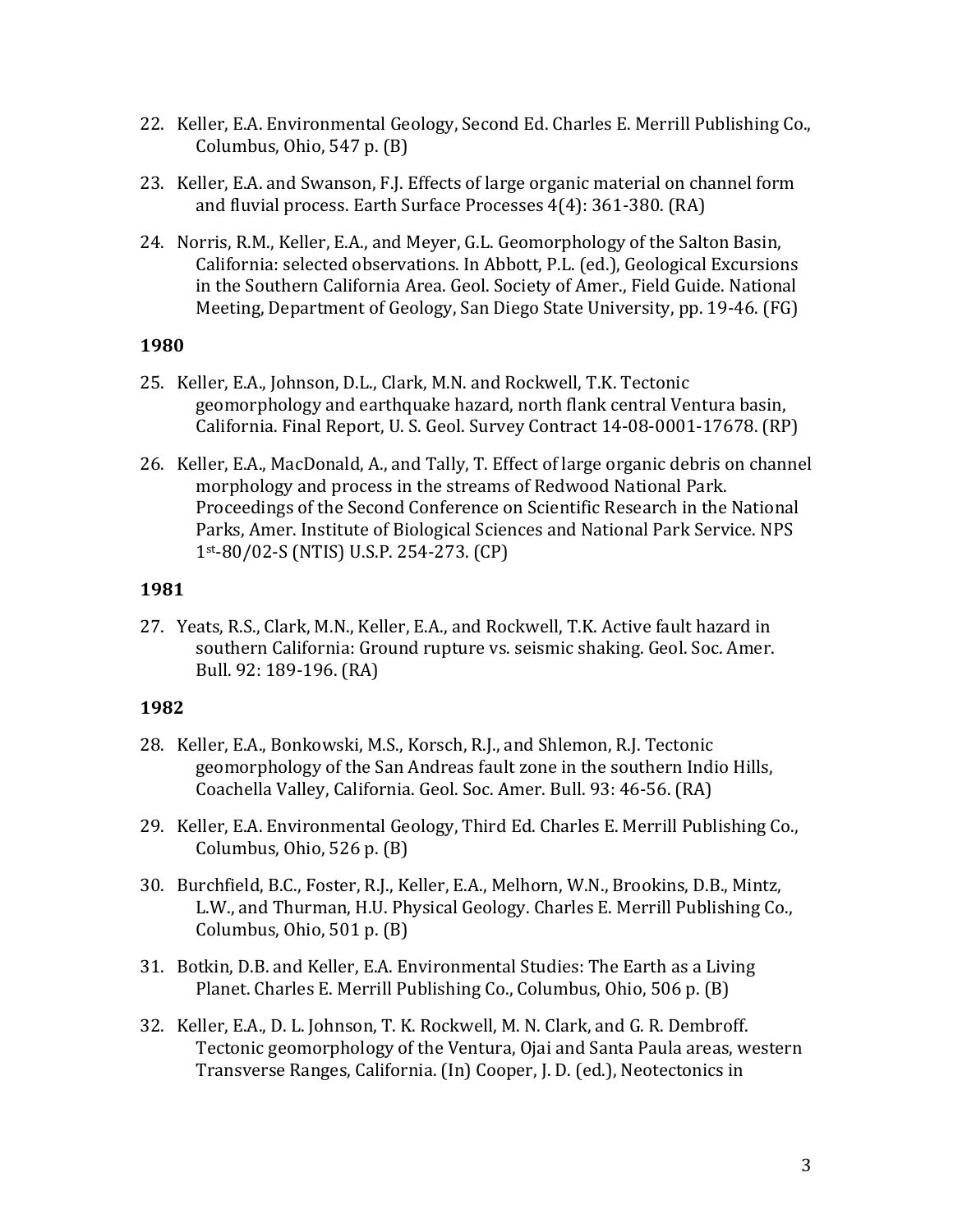Southern California. Geol. Soc. Amer. Guidebook. 78<sup>th</sup> Annual Meeting of the Cordilleran Section, pp. 25-42. (FG)

- 33. MacDonald, A., Keller, E.A., and Tally, T. The role of large organic debris on stream channels draining redwood forests, northwestern California. In Friends of the Pleistocene Guidebook, Late Cenozoic History and Forest Geomorphology of Humboldt County, California, pp. 226-245. (FG)
- 34. Keller, E.A. and Hofstra, T.D. Summer "cold pools" in Redwood Creek near Orick, California. In Friends of the Pleistocene guidebook, Late Cenozoic History and Forest Geomorphology of Humboldt County, California, pp. 205-211. (FG)
- 35. Dembroff, G.R., Johnson, D.L., Keller, E.A., and Rockwell, T.K. The Soil Geomorphology and Neotectonics of the Ventura River and Central Ventura Basin, California: A Fieldguide. (Prepared for the Soil Geomorph. Tour (Div. S-5), Dec. 2-3, 1982 Ann. Meetings Am. Soc. Agron., Crop Sci. Soc. Am., and Soil Sci. Soc. Am.) (FG)

# **1983**

- 36. Keller, E.A. Bed material sorting in pools and riffles: discussion. Amer. Soc. Civil Engineers, Journal of Hydraulics 109: 1243-1245. (RA)
- 37. Keller, E.A., and Hofstra, T.D. Summer "cold pools" in Redwood Creek near Orick, California and their importance as habitat for anadromous salmonids. In Van Riper, III, C., Whittig, L.D., and Murphy, M.L. (eds.), Proceedings of the First Biennial Conference of Research in California's National Parks, University of California, Davis (1982), p. 221-225. (CP)

### **1984**

- 38. Keller, E.A. and Rockwell, T.K. Tectonic geomorphology, Quaternary chronology, and paleoseismicity. In Costa, J.E. and Fleisher, P.J. (eds.) Developments and Applications of Geomorphology. Springer-Verlag, New York, pp. 203-239 (invited contribution). (BC)
- 39. Rockwell, T.K., Keller, E.A., Clark, M.N., and Johnson, D.L. Chronology and rates of faulting of Ventura River terraces, California. Geol. Soc. Amer. Bull. 95: 1466-1474. (RA)
- 40. Keller, E.A. and Brooks, A. Consideration of meandering in channelization projects: selected observations and judgments. Proceedings of the Conference Rivers 1983, American Society of Civil Engineers, pp. 384-397 (invited contribution). (BC)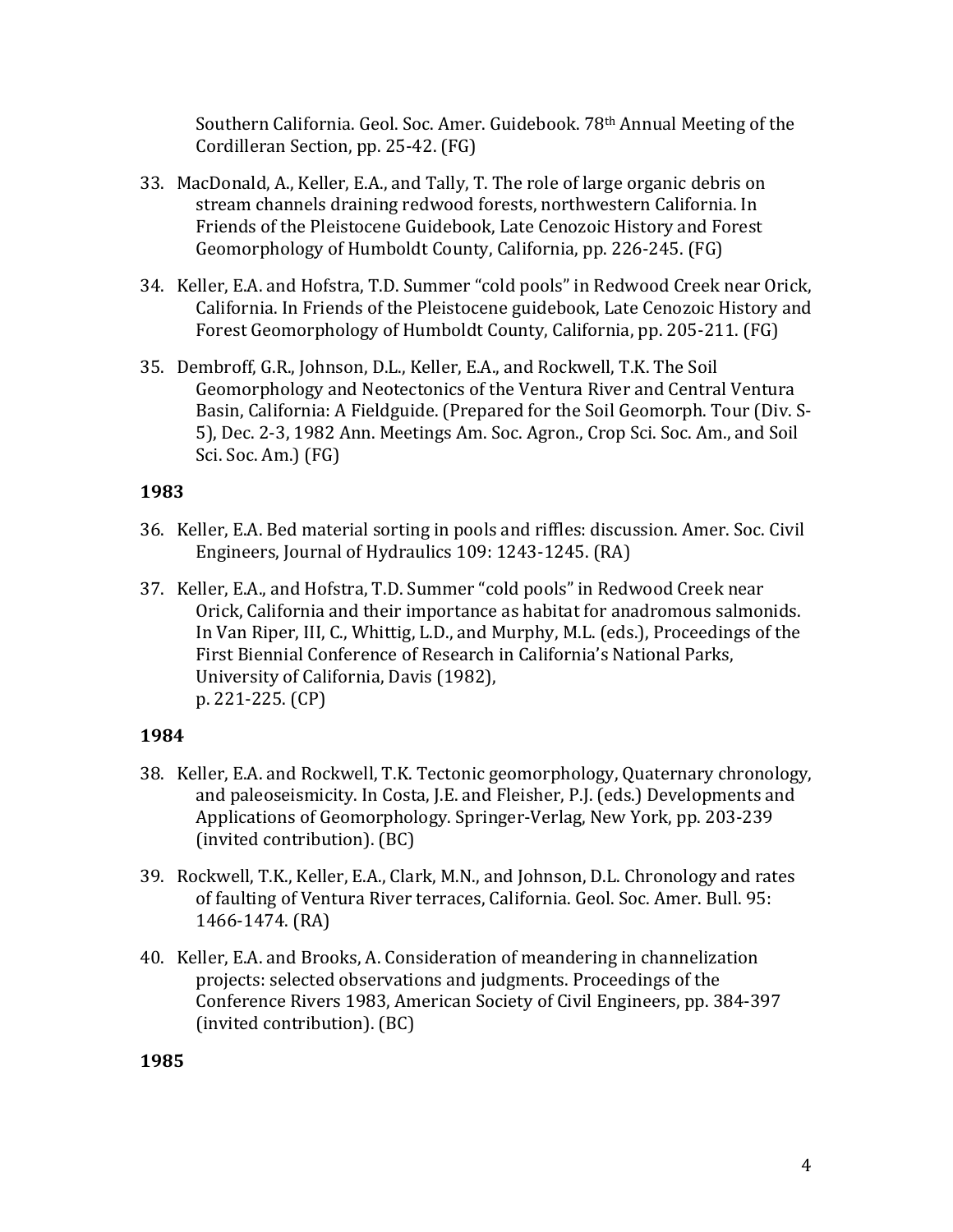- 41. Keller, E.A. Environmental Geology, Fourth Ed., Charles E. Merrill Publishing Co., Columbus, Ohio,  $480$  p.  $(B)$
- 42. Keller, E.A., Johnson, D.L., and Rockwell, T.K. Late Pleistocene-Holocene soil chronology for evaluating tectonic framework and events. U. S. Geological Survey Open-File Report 85-464, p. 538-546. (RP)
- 43. Rockwell, T.K., Keller, E.A., and Johnson. D.L. Tectonic geomorphology of alluvial fans and mountain fronts near Ventura, California. In M. Morisawa and J. T. Hack (eds.) Tectonic Geomorphology. Proceedings of the 15<sup>th</sup> Annual Geomorphology Symposium, Allen & Unwin Publishers, Boston, Ch. 8, p. 183-207 (invited contribution). (BC)
- 44. Rockwell, T. K., Johnson, D.L., Keller, E.A., and Dembroff, G.R. A late Pleistocene-Holocene soil chronolosequence in the Ventura basin, southern California, USA. In Richards, K.S., Arnett, R.R. and Ellis, S. (eds.) Geomorphology and Soils. George Allen and Unwin, Boston, Ch. 16, p. 309-327 (invited contribution). (BC)
- 45. Keller, E.A., Zepeda, R.L., Laduzinsky, D.M., Seaver, D.B., and Zhao. E.X. Late Pleistocene-Holocene soil chronology for evaluating tectonic framework and events, Transverse Ranges, California. U. S. Geological Survey Open-File Report 86-31, p. 630- 640. (RP)

- 46. Keller, E.A. Investigations of active tectonics: Use of surficial earth processes. In Active Tectonics, National Academy Press, Washington, D. C., p. 136-147 (invited contribution). (BC)
- 47. Keller, E.A. Source and seismic potential associated with reverse faulting and related folding. J. S. Geological Survey Open-File Report 86-383, p. 180-181. (RP)
- 48. Best, D.W. and Keller, E.A. Sediment storage and routing in a steep boulder-bed rock- controlled channel. In DeVries, J.J. (ed.) Proceedings of the 1985 Chaparral Ecosystems Research Symposium, Santa Barbara, California, pp.  $45-55.$  (CP)

- 49. Keller, E.A. Source and seismic potential associated with reverse faulting and related folding. U. S. Geological Survey Open-File Report 87-374, p. 182-183. (RP)
- 50. Botkin, D. B. and Keller, E.A. Environmental Studies: Earth as a Living Planet, Second Ed., Charles E. Merrill Publishing Co., Columbus, Ohio, 685 p. (RP)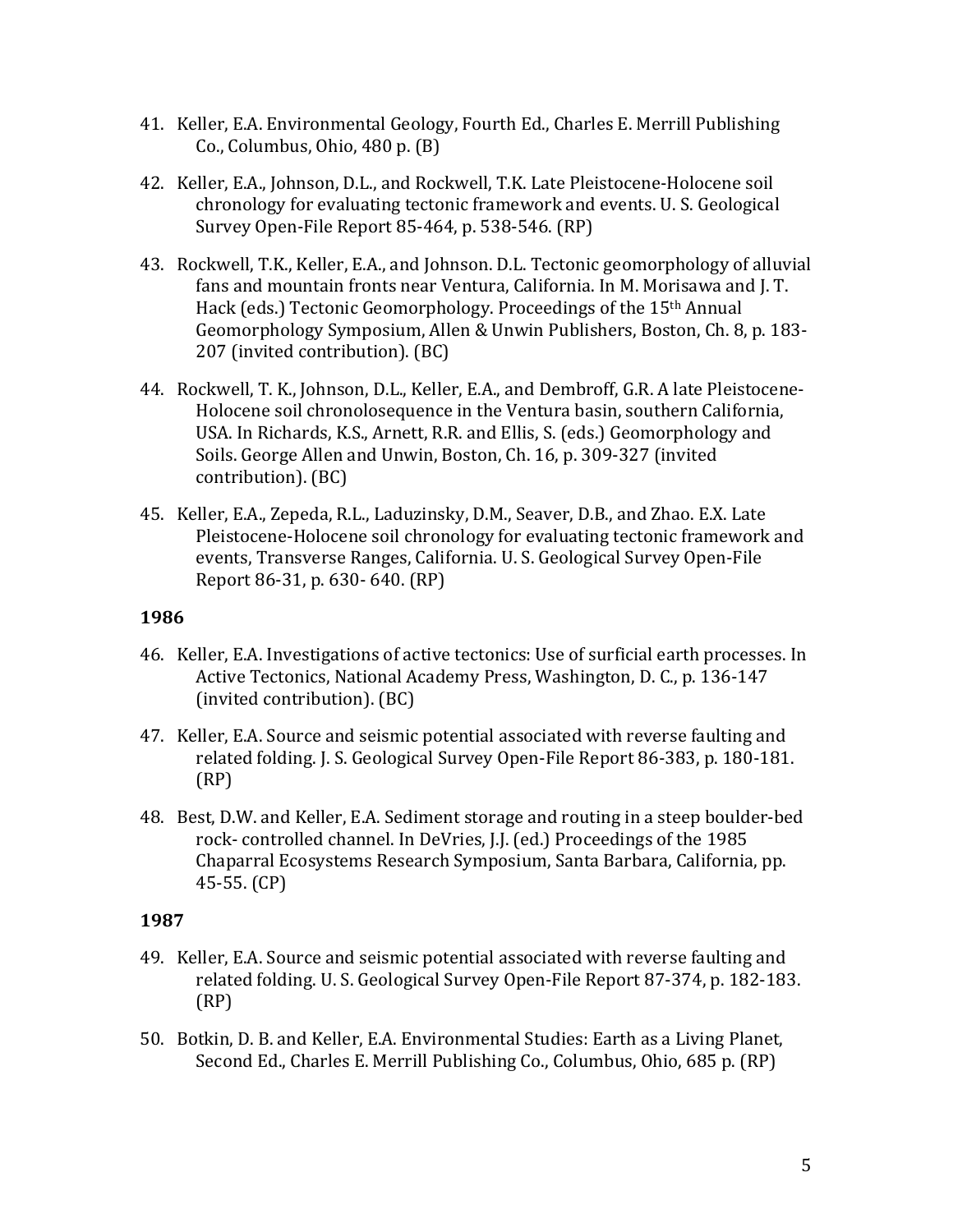- 51. MacDonald, A. and E. A. Keller. Stream channel response to the removal of large woody debris, Larry Damm Creek, northwestern California. In Erosion and Sedimentation in the Pacific Rim. Proceedings of the Corvallis Symposium, August, IAHS Publ. No. 165. p. 405-406. (CP)
- 52. Florsheim, J. L. and E. A. Keller. Relationships between channel morphology, unit stream power, and sediment routing and storage in a steep, bedrock controlled channel. In Erosion and Sedimentation in the Pacific Rim. Proceedings of the Corvallis Symposium, August, IAHS Publ. No. 165, p. 279-280. (CP)

- 53. Keller, E. A. Environmental Geology, Fifth Ed., Charles E. Merrill Publishing Co., Columbus, Ohio,  $540$  p.  $(B)$
- 54. Keller, E. A. Quaternary tectonic framework and earthquake hazard in fold-andthrust belts of the western Transverse Ranges, California. U. S. Geological Survey Open-File Report 88-673, p. 153. (RP)
- 55. Rockwell, T. K., E. A. Keller, and G. R. Dembroff. Quaternary rate of folding of the Ventura River anticline, western Transverse Ranges, southern California. Geol. Soc. Amer. Bull. 100, 850-858. (RA)
- 56. Keller, E. A. Estimating timing of fault activity on uplifted wave-cut platforms. Bulletin of the Association of Engineering Geologists, v. XXV, No. 4, p. 505-507. (RA)
- 57. Higgins, C. G., Coats, D. R., Baker, V. B., Dietrich, W. E., Dunne, T., Keller, E. A., Norris, R. M., Parker, G. G. Sr., Pavich, M., Pewe, T. L., Robb, J. M., Rogers, J. D. and Sloan, C. E. Landform development. In Hydrogeology, Back, W., Rosenhein, J. S. and Seaber, P. R. (eds.), The Geology of North America, Vol. 0-2. The Geological Society of America, Ch. 42, pp. 383-401.(BC)

- 58. Faber, P. M., E. A. Keller, A. Sanda and B. M. Massey. The ecology of riparian habitats of the southern California coastal region: A community profile. Biological Report 85 (7.27). U.S. Department of Interior, Fish and Wildlife Service,  $152$  p.  $(BC)$
- 59. Keller, E. A., Johnson, D. L., Laduzinsky, D. M., Rockwell, T. K., Seaver, D. B., Zepeda, R. L. and Zhao, X. Tectonic geomorphology and late Pleistocene soil chronology of the Wheeler Ridge, San Emigdio Mountains and Frazier Mountain areas. Pacific Cell, Friends of the Pleistocene Guidebook, 125 p. (FG)
- 60. Davis, F. W., Keller, E. A., Parikh, A., and Florsheim, J. Recovery of the chaparral riparian zone after wildfire. In: Proceedings of the California Riparian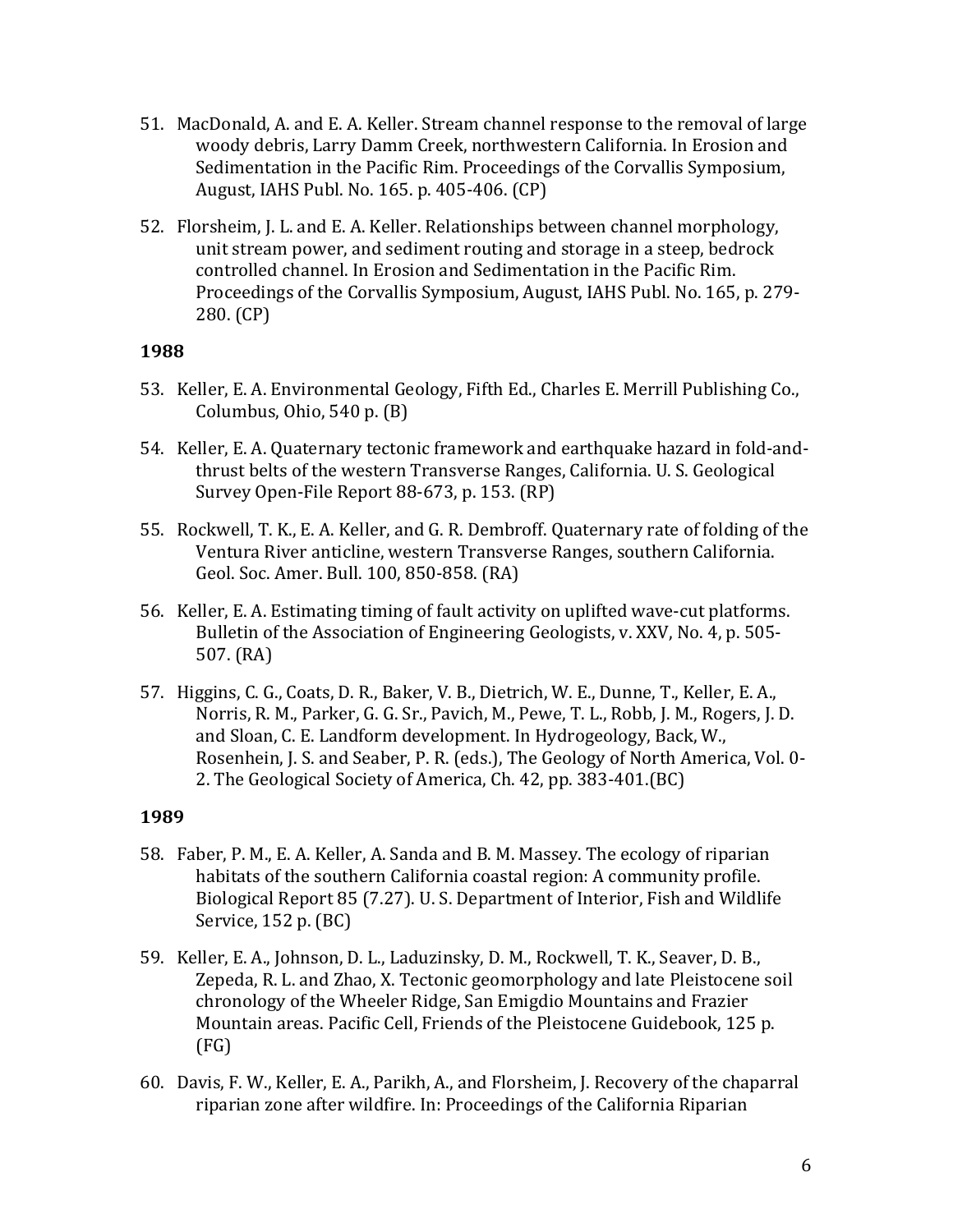Systems Conference, Sept. 22-24, 1988, Davis, California. USDA Forest Service Technical Report PSW-110, pp. 194-203. (CP)

#### **1990**

- 61. Johnson, D. L., E. A. Keller, and T. K. Rockwell. Dynamic pedogenesis: New views on some key soil concepts, and a model for interpreting Quaternary soils. Quaternary Research 33: 306-319. (RA)
- 62. Keller, E.A., and Kondolf, G.M. Groundwater and fluvial processes; Selected observations, with case studies by Hagerty, D.J., and Kondolf, G.M., In Higgins, C.G., and Coates, D.R., Groundwater geomorphology; The role of subsurface water in Earth- surface processes and landforms: Boulder, Colorado, Geological Society of America Special Paper 252. (RA)

- 63. Florsheim, J.L., Keller, E.A., and Best, D.W. Fluvial sediment transport in response to moderate storm flows following chaparral wildfire, Ventura County, southern California. The Geological Society of America Bulletin. 103: 504-511. (RA)
- 64. Springer, D.S., Keller, E.A., Everett, L.G., and Lawrence, A.E. Laboratory demonstration of hydrocarbon migration in the Vadose Zone: effectiveness of the U-tube design for underground storage tank leak detection monitoring. Ground Water Monitoring Review 11 (4): 133-138. (RP)
- 65. Kondolf, E.M., and Keller, E.A. Management of urbanizing watersheds. In [.]. DeVrier (ed.) California Watersheds at the Urban Interface. Proceedings of the Third Biennial Watershed Conference. California Water Resources Center: 27-39. (CP)
- 66. Pinter, N., and Keller, E.A. Comment on surface uplift, uplift of rocks and exhumation of rocks. Geology 19 (10): 1053. (RA)
- 67. Keller, E.A., Yeats, R.S., Rockwell, T.K., and Johnson, D.L. Overview of active tectonics. In E.A. Keller (ed.) Active Folding and Reverse Faulting in the western Transverse Ranges, southern California. Geol. Soc. Amer. Guidebook. 1991 Annual Meeting, pp. 1-12. (FG)
- 68. Zepeda, R. L., Keller, E.A., and Rockwell, T.K. Tectonic geomorphology of Wheeler Ridge. In E. A. Keller (ed.) Active Folding and Reverse Faulting in the western Transverse Ranges, southern California. Geol. Soc. Amer. Guidebook. 1991 Annual Meeting, pp. 37-45. (FG)
- 69. Zhao, X., Keller, E.A., and Johnson, D.L. Tectonic geomorphology of the Frazier Mountain area. In E. A. Keller (ed.) Active Folding and Reverse Faulting in the western Transverse Ranges, southern California. Geol. Soc. Amer. Guidebook. 1991 Annual Meeting, pp. 50-60. (FG)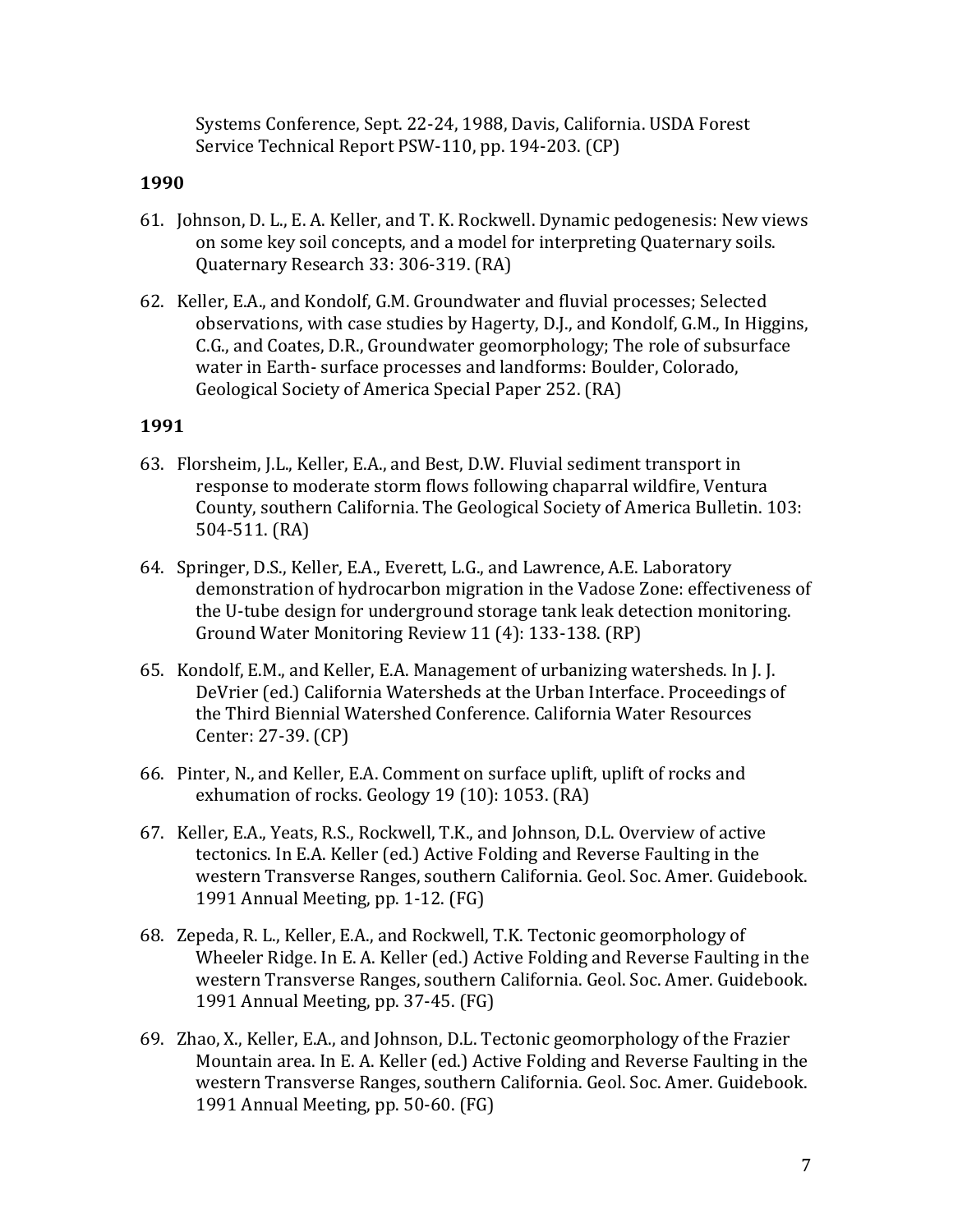70. Keller, E.A. (ed.) Active Folding and Reverse Faulting in the western Transverse Ranges, southern California. Geol. Soc. Amer. Guidebook. October 1991. (FG)

#### **1992**

- 71. Keller, E. A. Environmental Geology, 6<sup>th</sup> Ed., Macmillan Publishing Co., New York, New York,  $521$  p.  $(B)$
- 72. Keller, E.A. and Capelli, M.H. Ventura River flood of February 1992: A lesson ignored? Water Resources Bulletin 28(5):813-832. (RA)

#### **1993**

- 73. Pinter, N. and Keller, E.A. Quaternary tectonic ad topographic evolution of the northern Owens Valley. In the history of water: eastern Sierra Nevada, Owens Valley, White-Inno Mountains. White Mountain Research Station Symposium 4:32-39. (CP)
- 74. Keller, E.A. and Loaiciga, H.A. Fluid-pressure induced seismicity at regional scales. Geophysical Research Letters 20(16):1683-1686. (RA)
- 75. Keller, E.A. and Capelli, M.H. Reply to discussion Ventura River flood of February 1992: A lesson ignored? Water Resources Bulletin 29(5):1. (RA)
- 76. Keller, E.A. and J.L. Florsheim. Velocity reversal hypothesis: A model approach. Earth Surface Processes and Landforms 18:733-748. (RA)

#### **1994**

77. Pinter, N., Keller, E.A., and West, R.B. Relative dating of terraces of the Owens River, northern Owens Valley, California, and correlation with moraines of the Sierra Nevada. Quaternary Research 42:266-276. (RA)

- 78. Botkin, D.B. and Keller, E.A. Environmental Science, New York, John Wiley and Sons,  $627$  p.  $(B)$
- 79. Pinter, N. and Keller, E.A. Geomorphological analysis of neotectonic deformation, northern Owens Valley, California. Geol. Rundsch 84:200-212. (RA)
- 80. Keller, E.A., Gurrola, L.D., Metcalf, J.G., and Dibblee Jr., T.W. Earthquake hazard of the Santa Barbara Fold Belt, California. Univ. of Calif. Santa Barbara. Institute for Crustal Studies 58 p. Guidebook. (FG)
- 81. Keller, E.A., MacDonald, A., Tally, T., and Merrit, N.J. Effects of Large Organic Debris on Channel Morphology and Sediment Storage in Selected Tributaries of Redwood Creek, Northwestern California. U.S. Geological Survey Professional Paper 1454, Geomorphic Processes and Aquatic Habitat in the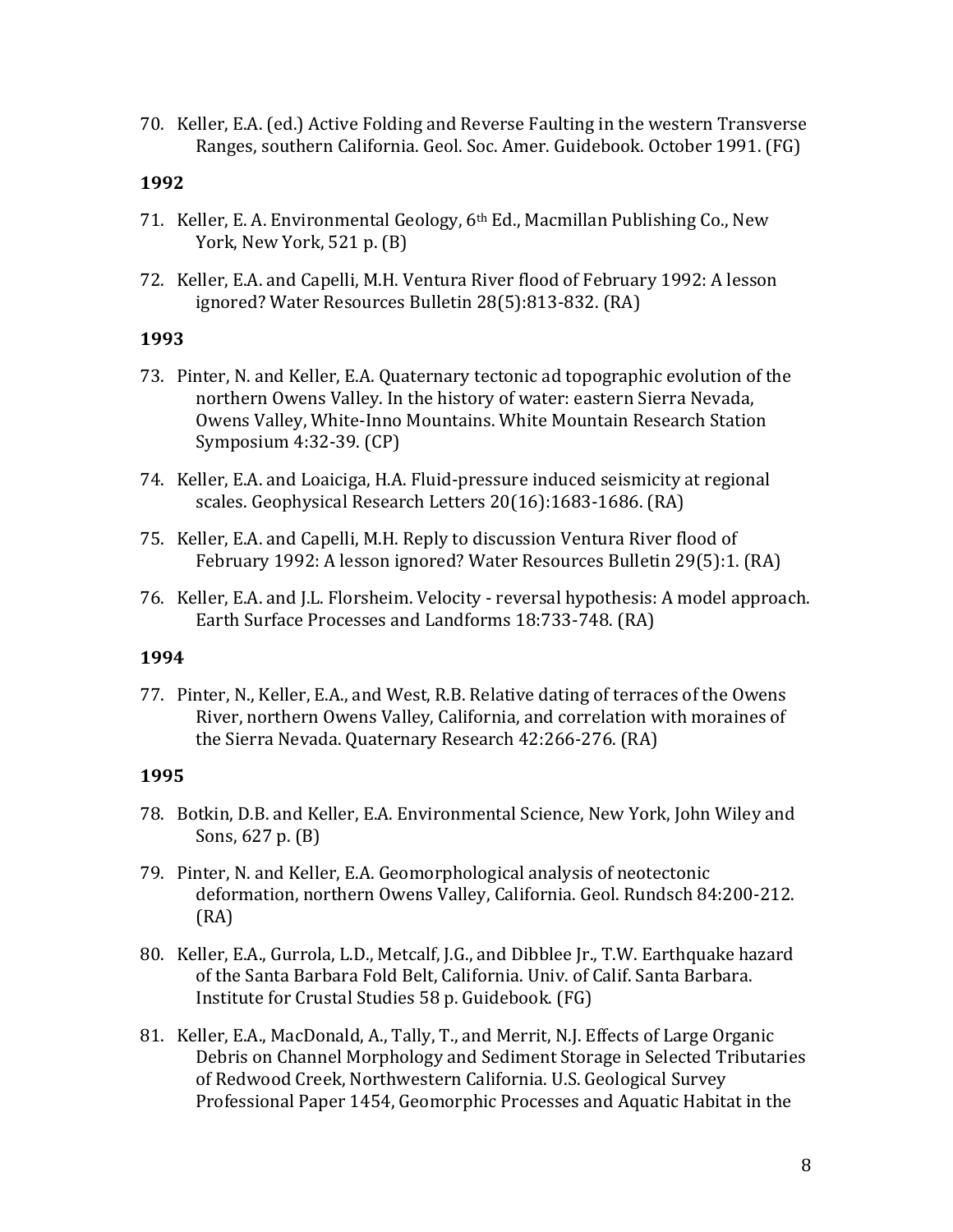Redwood Creek Basin, Northwestern California. K. M. Nolan, H. M. Kelsey, and D. C. Marron, Editors. P1-P29. (RA)

82. Keller, E.A., Hofstra, T.D., and Moses, C. Summer Cold Pools in Redwood Creek Near Orick, California, and Their Relation to Anadromous Fish Habitat. U.S. Geological Survey Professional Paper 1454, Geomorphic Processes and Aquatic Habitat in the Redwood Creek Basin, Northwestern California. K. M. Nolan, H. M. Kelsey, and D. C. Marron, Editors. U1-U9. (RA)

### **1996**

- 83. Keller, E.A. and MacDonald, A. River Channel Change: the role of large woody debris, in Changing River Channels, A. Gurnell and G. Petts (eds), New York, John Wiley and Sons., Ch. 10, pp. 217-235 (invited contribution). (BC)
- 84. Keller, E.A. and Pinter, N. Active Tectonics, Upper Saddle River, New Jersey, Prentice- Hall,  $338$  p.  $(B)$
- 85. Keller, E.A. Environmental Geology, 7<sup>th</sup> Edition, Upper Saddle River, New Jersey, Prentice Hall,  $560$  p.  $(B)$
- 86. Keller, E.A., Sanz De Galdeano, C., and Chacon, J. Tectonic Geomorphology and Earthquake Hazard of Sierra Nevada, Southern Spain. Sierra Nevada 1<sup>a</sup> Conferencia Internacional, Granada. J. Chacón Montero, J. Luis Rosúa Campos, Editors. pp. 201-218 (invited contribution). (CP)
- 87. Keller, E.A. and Manalis, M.S. Environmental Studies Program: The UCSB Experience, in J. Chacon Montero and C. Irigaray Fernandez (eds). 6th Spanish Congress and International Conference on Environmental Geology and Land-Use Planning. v. 1. p. 11-18 (invited contribution).  $(CP)$
- 88. Keller, E.A., Sanz de Galdeano, C., and Chacon, J. Tectonic Geomorphology and Earthquake Hazard of Sierra Nevada, Southern Spain. In J. Chacon Montero and C. Irigaray Fernandez (eds). 6th Spanish Congress and International Conference on Environmental Geology and Land-Use Planning. v. 2. p. 327-388 (invited contribution). (CP)

### **1997**

89. Keller, E.A., Valentine, D.W., and Gibbs, D.R. Hydrological Response of Small Watersheds Following the Southern California Painted Cave Fire of June 1990. Hydrological Processes 11:401-414. (RA)

### **1998**

90. Botkin, D.B., and Keller, E.A. Environmental Science (2nd Edition), New York, John Wiley and Sons, Inc. (B)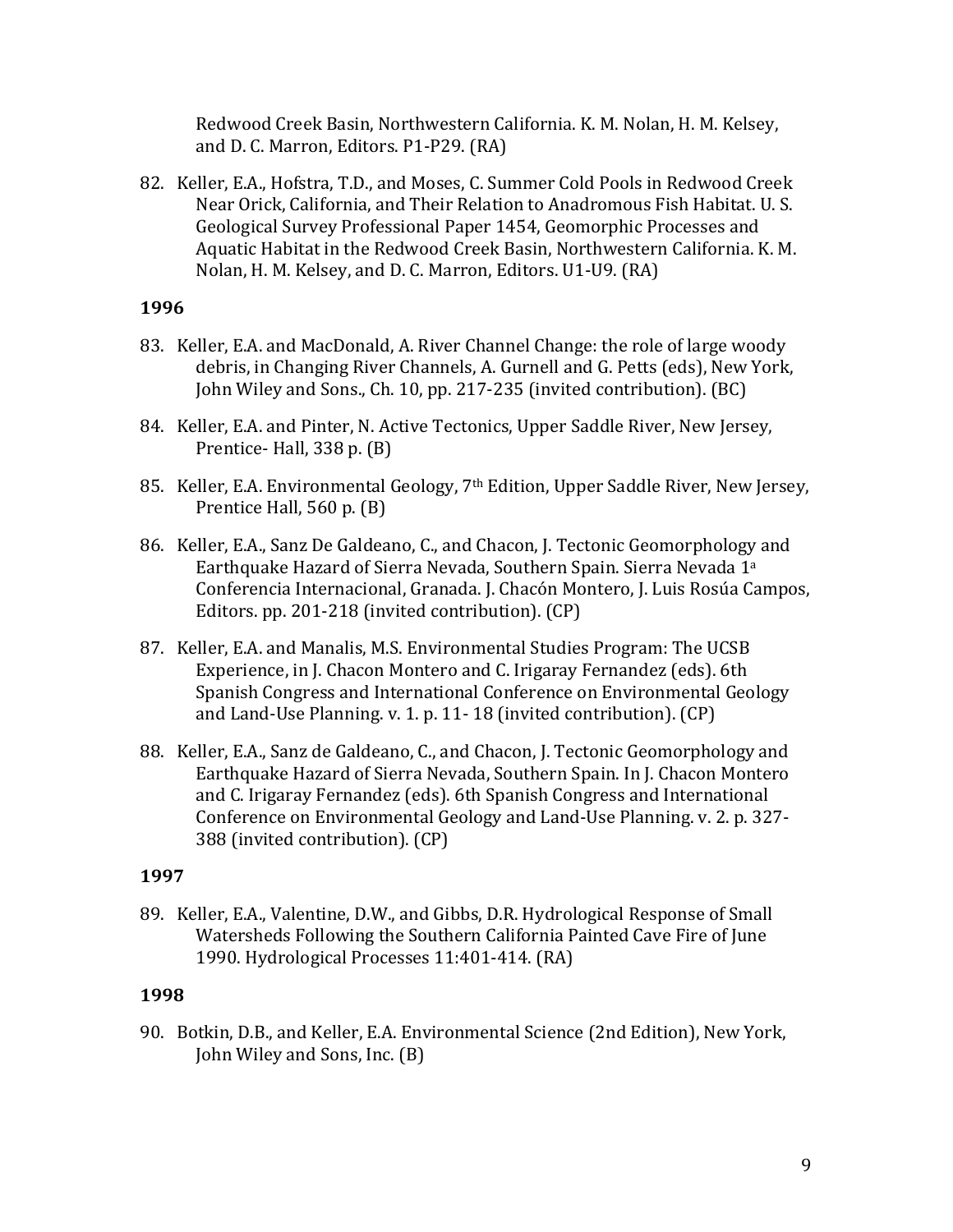- 91. Keller, E.A., Zepeda, R.L., Rockwell, T.K., Ku, T.L., and Dinklage, W.S. Active tectonics at Wheeler Ridge, southern San Joaquin Valley, California. Geological Society of America Bulletin 110:298-310. (RA)
- 92. Trecker, M.A., Gurrola, L.D., and Keller, E.A. Oxygen isotope correlation of marine terraces and uplift of the Mesa hills, Santa Barbara, CA, USA. In: Stewart, I.S. & Vita- Finzi, C. (eds) Coastal Tectonics. Geological Society, London, Special Publications 146:57-69 (invited contribution). (RA)
- 93. Pinter, N., Lueddecke, S.B., Keller, E.A., and Simmons, K.R., Late Quaternary Slip and Earthquake History of the Santa Cruz Island Fault, California, Geol. Soc. Amer. Bulletin, 110:298-310. (RA)

- 94. Keller, E.A., Introduction to Environmental Geology, Prentice Hall, Upper Saddle River, New Jersey. (B)
- 95. Botkin, D.B. and E.A. Keller. Environmental Science (3rd Edition), New York, John Wiley and Sons, Inc. (B)
- 96. Keller, E.A., Gurrola, L., & Tierney, T.E. Geormorphic criteria to determine direction of lateral propagation of reverse faulting and folding. Geology, 27:515-518. (RA)
- 97. Keller, E.A., Gilbert's Hydraulic Experiments. In: Moores, E.M., Sloan, D, & Stout, D.L. (eds). Classic Cordilleran Concepts. Geological Society of America Special Paper 338, ch 13, 243-256. (RA)

### **2000**

- 98. Keller, E.A., Johnson, D.L., Laduzinsky, D.L., Seaver, D.B., and Ku, T.L. Tectonic Geomorphology of Active Folding Over Buried Reverse Faults: San Emigdio Mountain Front, Southern San Joaquin Valley, California, Geological Society of America Bulletin.112: 86-97. (RA)
- 99. Botkin, D. & Keller, E.A. Environmental Science, 3rd ed. John Wiley & Sons, NY.  $649p. (B)$
- 100. Gurrola, L.D., Keller, E.A., Trecker, M.A., Hartleb, R. Active folding and buried reverse faulting of the Santa Barbara Fold Belt, California, Geol. Soc. Amer. Field Trip Guide Book #11, 43 p. (RA)
- 101. Keller, E.A., Environmental Geology, 8th ed. Prentice Hall, Upper Saddle River,  $NJ. 562p. (B)$

### **2001**

102. Gurrola, L.D., Selting, A.J., Keller, E.A., Tierney, T., Hartlen, R., Trecker, M. and Dibblee, T.W. Jr. Neotectonics of the Santa Barbara Fold Belt, California. In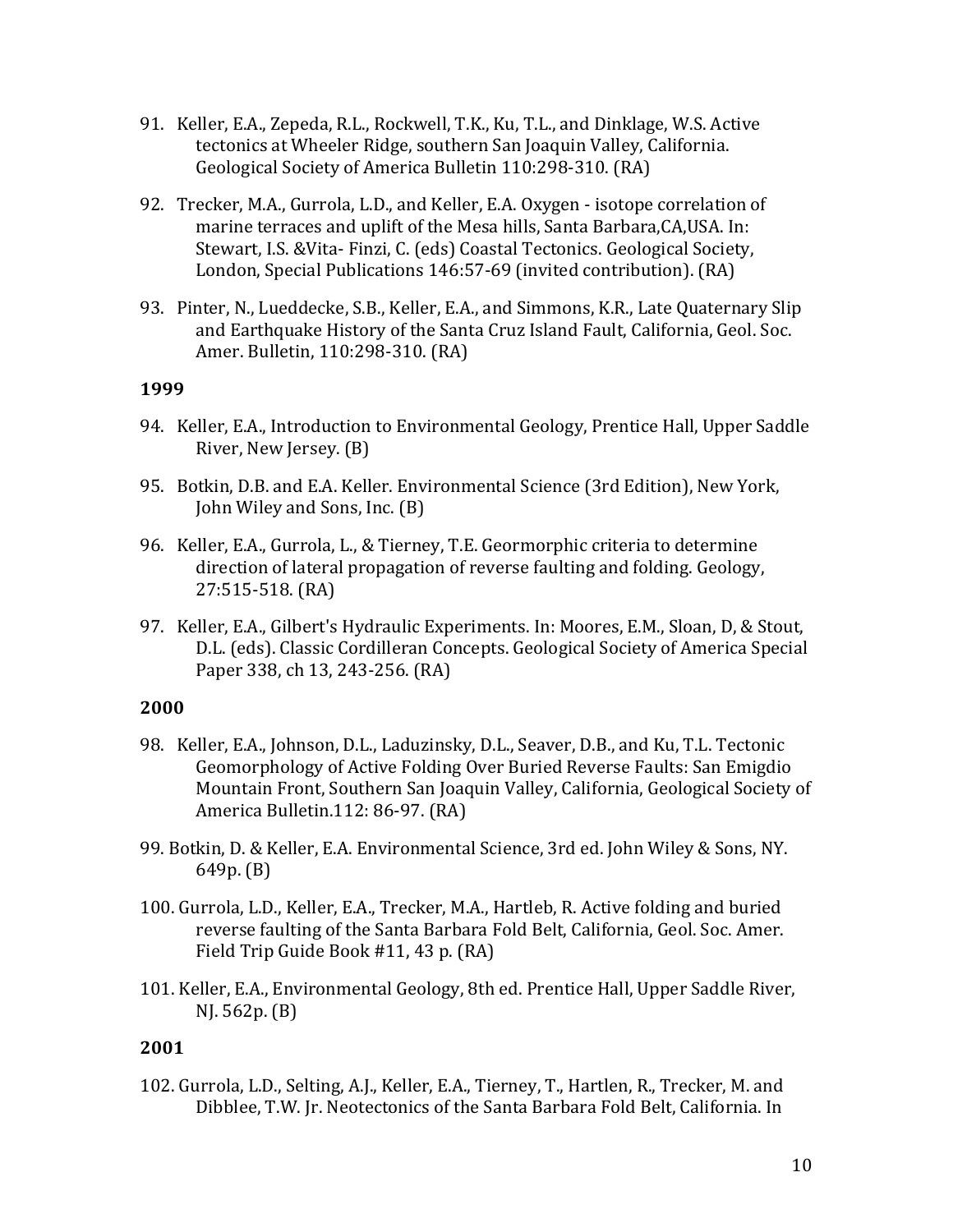Dunne, G. and Cooper J., (compilers). Geologic Excursions in Southwestern California. Pacific Section SE PM. Book 89. P. 21-100. (FG)

103. Keller, E.A., Tectonic Geomorphology. In I. Stewart, ed., Oxford Companion to the Earth (invited contribution). (RA)

# **2002**

- 104. Keller, E.A., Introduction to Environmental Geology, 2<sup>nd</sup> ed. Prentice Hall Upper Saddle River, NJ. 564p (B)
- 105. Keller, E.A. and Pinter, N. Active Tectonics, 2<sup>nd</sup> ed. Prentice Hall Upper Saddle River, NJ.  $362p.$  (B)
- 106. Azor, A., Keller, E.A., and Yeats, R.S. Geomorphic Indicators of Active Fold Growth: South Mountain-Oak Ridge Ventura Basin, Southern California. Geological Society of America Bulletin 114:745-753. (RA)

### **2003**

107. Botkin, D. & Keller, E.A. Environmental Science, 4th ed. John Wiley & Sons, NY. 667p. (B)

- 108. Keller, E.A., Introduction to Environmental Geology, 3<sup>rd</sup> ed. Prentice Hall, Upper Saddle River, NJ. 564p. (B)
- 109. Keller, E.A., Harrison, L., and Bean, G. Mission Creek, Santa Barbara: An urban stream by the sea on an alluvial fan. Proceedings of the 24<sup>th</sup> Salmonid Restoration Conference. Santa Barbara, CA. p.31. (CP)
- 110. Bean, G. and Keller, E.A. Geologic controls on pool formation and low-flow habitat: Rattlesnake Creek, Santa Barbara, California. Proceedings of the 24<sup>th</sup> Salmonid Restoration Conference. Santa Barbara, CA. p.62. (CP)
- 111. Harrison, L. and Keller, E.A. Pool response to sediment pulses in mountain streams. Proceedings of the 24th Salmonid Restoration Conference. Santa Barbara, CA. p.63. (CP)
- 112. Gurrola, L.D. and Keller, E.A. Tectonic geomorphology, active folding, and earthquake hazard of the Mission ridge fault system, Santa Barbara, California. In Gurrola, L.D. and Keller, E.A. (eds) Santa Barbara fold belt and beyond. Friends of the Pleistocene Field Trip Guidebook. (FG)
- 113. Harrison, L. and Keller, E.A. Pool formation in boulder-bed streams: Implications from 1-D and 2-D hydraulic modeling. In Gurrola, L.D. and Keller, E.A. (eds) Santa Barbara fold belt and beyond. Friends of the Pleistocene Field Trip Guidebook. (FG)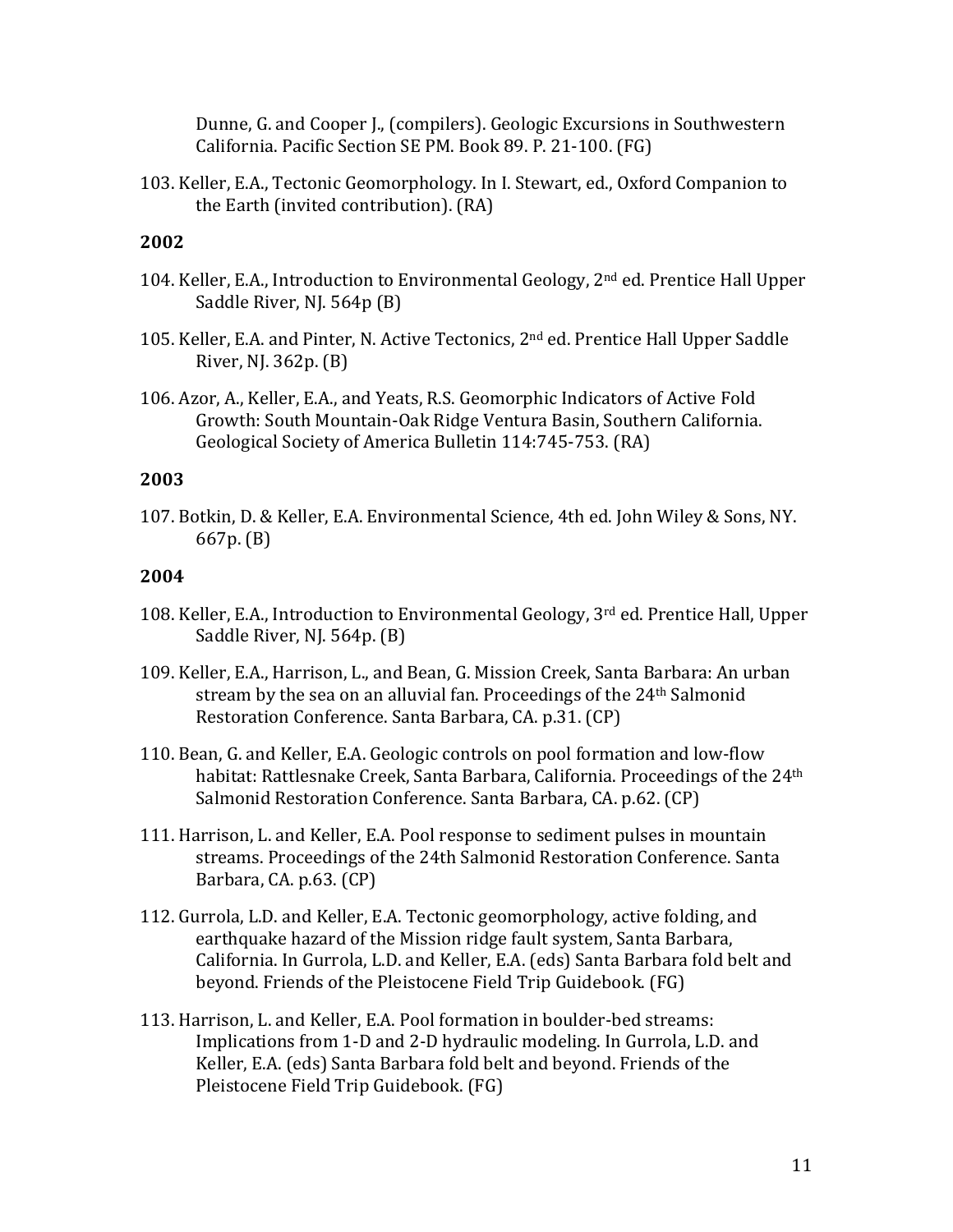- 114. Botkin, D. & Keller, E.A. Environmental Science, 5th ed. John Wiley & Sons, NY.  $667p.$  (B)
- 115. Harrison, L.R., Keller, E.A. and M. Sallee (2005). Santa Monica Mountains Steelhead Habitat Assessment: Watershed Analysis. University of California, Santa Barbara. Prepared for CalTrout, Westlake Village, California (RP)

### **2006**

- 116. Keller, E.A and Blodgett, R.H. 2006. Natural Hazards, Prentice Hall, Upper Saddle River, NJ. 395p (B)
- 117. Harrison, L.R., Keller, E.A., Kelley, E., and L. Mertes, (2006). Minimum Flow Requirements for Southern Steelhead Passage on the Lower Santa Clara River, CA. University of California, Santa Barbara. Prepared for The Nature Conservancy, Ventura, California. (RP)
- 118. Boughton, D.A., P.B. Adams, E. Anderson, C. Fusaro, E.A. Keller, E. Kelley, L. Lentsch, J. Nielsen, K. Perry, H. Regan, J. Smith, C. Swift, L. Thompson, and F. Watson. 2006. Viability Criteria for Steelhead of the South-Central and Southern California Coast. NOAA Technical Memorandum NMFS-SWFSC. (RP)

### **2007**

- 119. Harrison, L.R. and Keller, E.A. Modeling forced pool-riffle hydraulics in a boulder-bed stream in southern California. Geomorphology. 83(3). 232-248. (RA)
- 120. Keller, E.A., Duffy, M., Kennett, J.P., and Hill T. Tectonic geomorphology and hydrocarbon induced topography of the Mid-Channel anticline, Santa Barbara Basin, California. Geomorphology. 89: 274-286. (RA)
- 121. Botkin, D. and Keller, E.A. Environmental Science, 6th ed. John Wiley & Sons, NY. 668p. (B)
- 122. Keller. E.A. and Day, J.W. Jr. Untrammeled growth as an environmental "March of Folly." Ecological Engineering 30: 206-214. (RA)
- 123. Duffy, M., Kinnaman, F.S., Valentine, D.L., Keller, E.A., Clark, J.F. Gaseous emission rates from natural petroleum seeps in the Upper Ojai Valley, California. Environmental Geosciences 14, no 4, 197 - 207. (RA)

### **2008**

124. Keller, E.A and Blodgett, R.H. Natural Hazards. 2nd ed. Prentice Hall, Upper Saddle River, NJ. 478p. (B)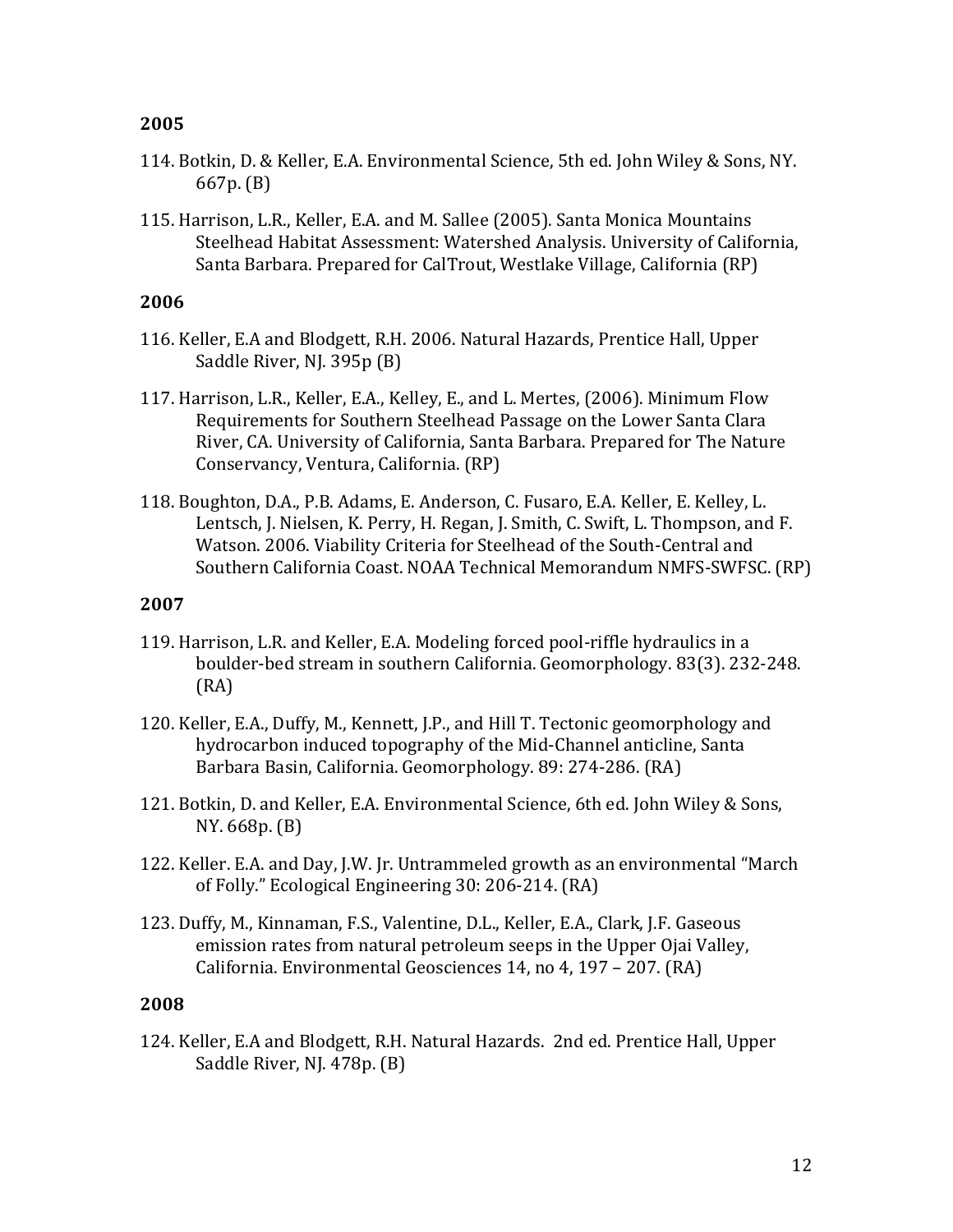- 125. Keller, E.A., Introduction to Environmental Geology,  $4^{\text{th}}$  ed. Prentice Hall, Upper Saddle River, NJ. 661p. (B)
- 126. Keller, E.A. and Botkin, D.B. Essential Environmental Science. John Wiley & Sons, NY.  $454p.$  (B)
- 127. El Homdouni, R., Irigaray, C., Femandez, T., Chacon, J., and Keller, E.A. Assessment of relative active tectonics, southwest border of the Sierra Nevada (southern Spain). Geomorphology 96: 150-173. (RA)

- 128. Gregory, K.J., Simmons, I.G., Brazel, A.J. Day, J.W., Keller, E.A., Sylvester, A.G., and Yanez-Arancibia, A. Environmental Sciences. Sage Publications. London, UK.  $441p. (BC)$
- 129. Botkin, D. and Keller, E.A. Environmental Science, 7th ed. John Wiley & Sons,  $NY. 665p. (B)$
- 130. Minor, S. A., Kellogg, K. S., Stanley, R. G., Gurrola, L.D., Keller E.A., and Brandt, T. R. Geologic map of the Santa Barbara Coastal plain Area, Santa Barbara County, California. U.S. Geological Survey Scientific Investigations Map 3001. (RP)
- 131. Keller, E.A. and DeVecchio. Natural Hazards, 2<sup>nd</sup> ed., Prentice Hall Upper Saddle River, NJ.  $554p.$  (B)

#### **2010**

- 132. El Hamdouni, R., Irigaray, C., Jiménez-Perálvarez, J.D., Chacón, J., and Keller, E.A. Correlations analysis between landslides and stream length gradient (SL) index in the southern slopes of Sierra Nevada (Granada, Spain). In "Geologically Active" Williams et al. (eds). Taylor & Francis Group, London, ISBN 978-0-415-60034-7. CD Rom pages 141-149. (BC)
- 133. Perez-Pena, J.V., Azor, A., Azanon, J.M., and Keller, E.A. Active tectonics in the Sierra Nevada (Beltic Cordillera, SE Spain): Insights from geomorphic indexes and drainage pattern analysis. Geomorphology119:  $74-87$ . (RA)
- 134. Gurrola, L.G., DeVecchio, D.E. and Keller E.A. Rincon Mountain megaslide: La Conchita, Ventura County, California. Geomorphology 114: 311-318.

- 135. Keller, E.A. Environmental Geology, 9th Edition, Upper Saddle River, New Jersey, Prentice Hall. (B)
- 136. Keller, E.A. Santa Barbara, Land of Dynamic Beauty: A Natural History. Santa Barbara Museum of Natural History. Santa Barbara, CA. 292p. (B)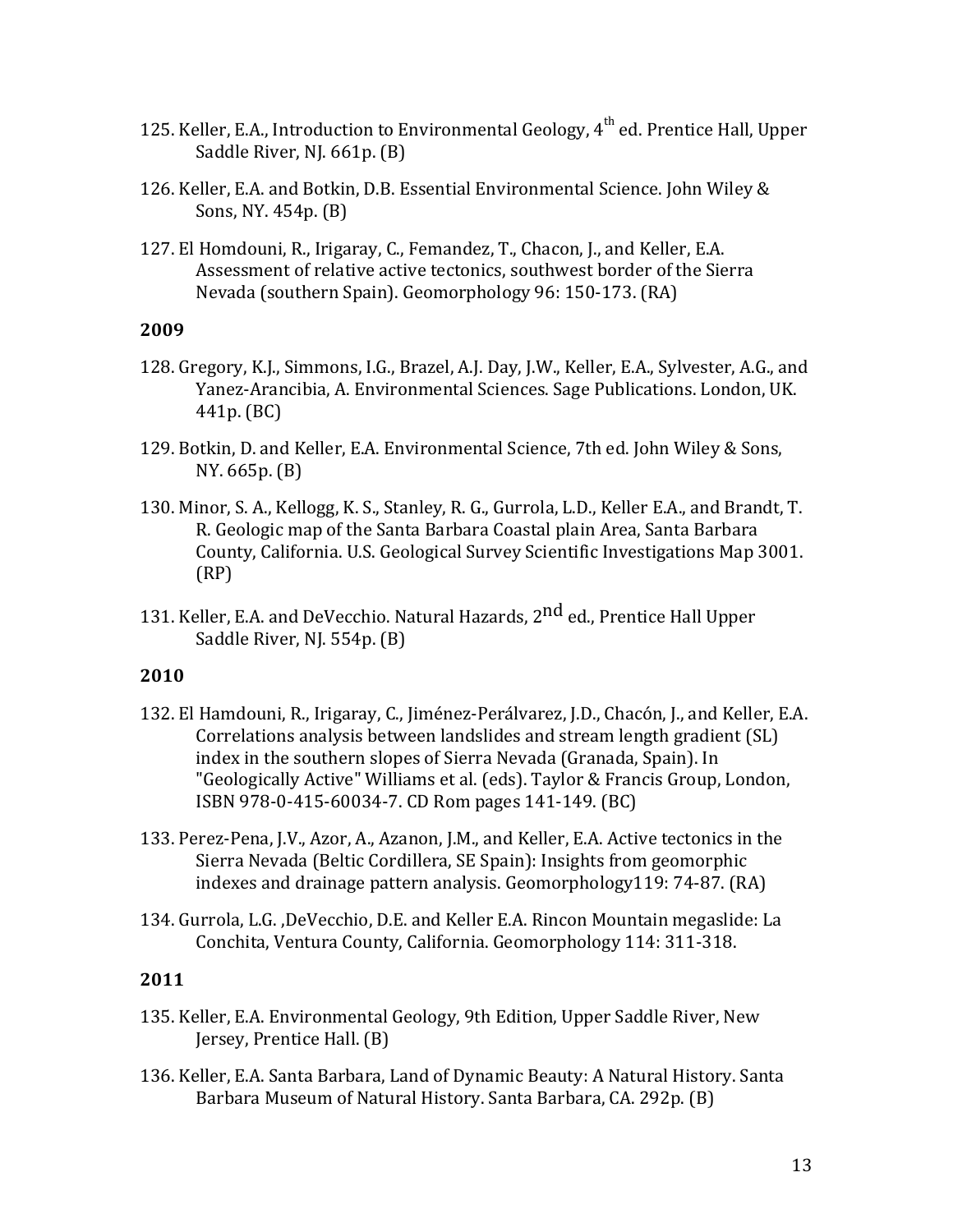137. DeVecchio, D., Keller, E., Owen, L., Fuchs, M. Earthquake Hazard of the Camarillo Fold Belt: An Analysis of the Unstudied Fold Belt in the Southern California "Hot Zone." US Geological Survey, NEHRP. (RP)

### **2012**

- 138. Rich, A. and Keller, E.A. Watershed controls on the geomorphology of small lagoons in an active tectonic environment. Estuaries and Coasts: 35(1) 183-189. (RA)
- 139. Keller, E.A. and DeVecchio, D.E. Natural Hazards, 3<sup>rd</sup> ed., Prentice Hall Upper Saddle River, NJ. 554p. (B)
- 140. Botkin, D. and Keller, E.A. Environmental Science, 8th ed. John Wiley & Sons,  $NY. 668p. (B)$
- 141. Keller, E.A., Introduction to Environmental Geology, 5th ed. Prentice Hall Upper Saddle River, NJ. 705p. (B)
- 142. Valentine, D. W., Keller, E.A., Carver, G., Lee, W., Manhart, C. I. and Simms, A. R. Paleoseismicity of the southern end of the Cascadia Subduction Zone, Northwestern California. Bulletin of the Seismological Society of America 102  $(3): 1059-1078$ .  $(RA)$

#### **2013**

- 143. Keller, E.A., and DeVecchio, D. E. Tectonic Geomorphology of Active Folding and Development of Transverse Drainages. In: John F. Shroder (ed.) Treatise on Geomorphology 5: 129-147. San Diego, CA. Academic Press. (BC)
- 144. Melosh, B.L. and Keller, E.A. Effects of active folding and reverse faulting on stream channel evolution, Santa Barbara Fold Belt, California. Geomorphology 186: 119-135. (RA)
- 145. Rich, A. and Keller, E. A hydrologic and geomorphic model of estuary breaching and closure. Geomorphology 191.64-74. (RA)

### **2014**

146. Gurrola, L.D., Keller, E.A., Chen, J.A., Owen, L.A., and Spencer, J.Q. Tectonic geomorphology of marine terraces: Santa Barbara fold belt, California. Geological Society of America Bulletin 126: 219-233. (RA)

### **2015**

147. Keller, E.A., Bean, G., and Best, D.W. Fluvial geomorphology of a boulder-bed, debris- flow-dominated channel in an active tectonic environment. Geomorphology 243: 14-26. (RA)